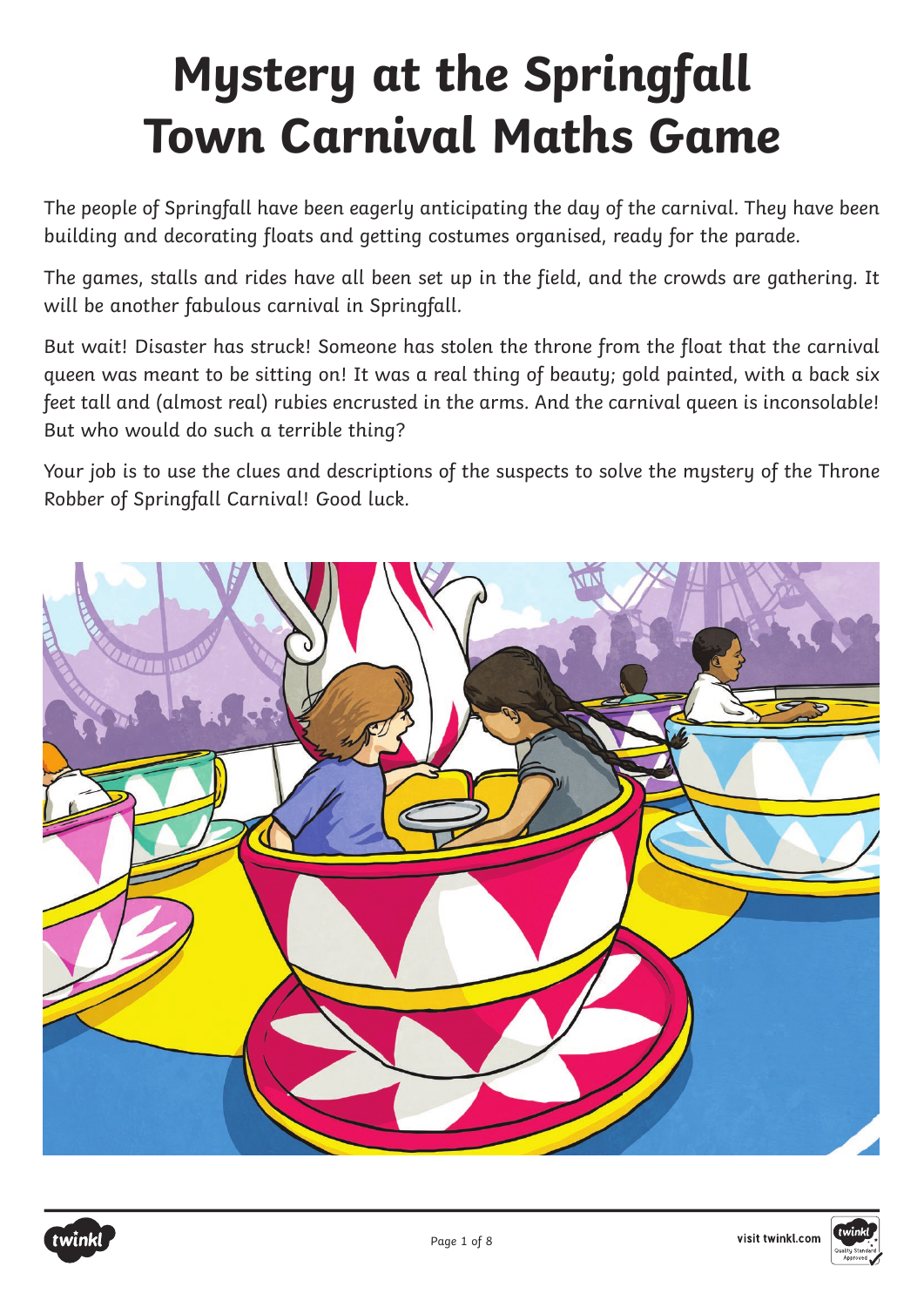# **Descriptions of Suspects**

| <b>Name</b>            | M/F | Age | <b>Wore sunglasses</b> | <b>Favourite activity</b> | Type of hat  |
|------------------------|-----|-----|------------------------|---------------------------|--------------|
| Amy Anders             | F   | 20  | yes                    | helter-skelter            | straw        |
| Amir Abdul             | M   | 17  | yes                    | spinning teacups          | none         |
| Bartek Bazyli          | M   | 32  | no                     | bouncy castle             | baseball cap |
| Belinda Browne         | F   | 18  | no                     | helter-skelter            | none         |
| Carol Carousel         | F   | 23  | yes                    | spinning teacups          | straw        |
| Cassius Cray           | M   | 72  | yes                    | mini golf                 | Panama       |
| Dina Dancer            | F   | 28  | yes                    | helter-skelter            | baseball cap |
| Dawid Dobray           | M   | 13  | yes                    | spinning teacups          | Baseball cap |
| Elif Evergreen         | F   | 34  | no                     | mini golf                 | visor        |
| <b>Emily Emeline</b>   | F   | 48  | yes                    | bouncy castle             | straw        |
| Fiona Frenzy           | F   | 42  | no                     | bouncy castle             | none         |
| Filip Felay            | M   | 31  | yes                    | bouncy castle             | baseball cap |
| Gurleen Gad            | M   | 62  | yes                    | mini golf                 | Panama       |
| <b>Graeme Grindley</b> | M   | 27  | yes                    | bouncy castle             | baseball cap |
| Hanna Heels            | F   | 59  | yes                    | mini golf                 | visor        |
| <b>Horace Hows</b>     | M   | 59  | yes                    | bouncy castle             | baseball cap |
| <b>Isaac Ingles</b>    | M   | 26  | yes                    | bouncy castle             | visor        |
| <b>Ishmael Ince</b>    | M   | 33  | no                     | bouncy castle             | baseball cap |
| Jia June               | F   | 19  | yes                    | helter-skelter            | baseball cap |
| Jack James             | M   | 44  | yes                    | bouncy castle             | baseball cap |
| Klint Klivers          | M   | 42  | yes                    | mini golf                 | Panama       |
| Karl Klam              | M   | 70  | yes                    | mini golf                 | Panama       |
| Liza Laughs            | F   | 15  | no                     | spinning teacups          | straw        |
| Lily Lamb              | F   | 47  | yes                    | mini golf                 | visor        |
| Macey Moore            | F   | 30  | no                     | helter-skelter            | straw        |
| Mohammad Magesh        | M   | 41  | yes                    | bouncy castle             | visor        |
| Nikita Noakes          | F   | 18  | yes                    | spinning teacups          | straw        |
| Narinder Nagar         | M   | 42  | yes                    | bouncy castle             | visor        |
| Oskar Okula            | M   | 20  | yes                    | spinning teacups          | straw        |
| Olivia Ochre           | F   | 29  | no                     | spinning teacups          | baseball cap |



visit twinkl.com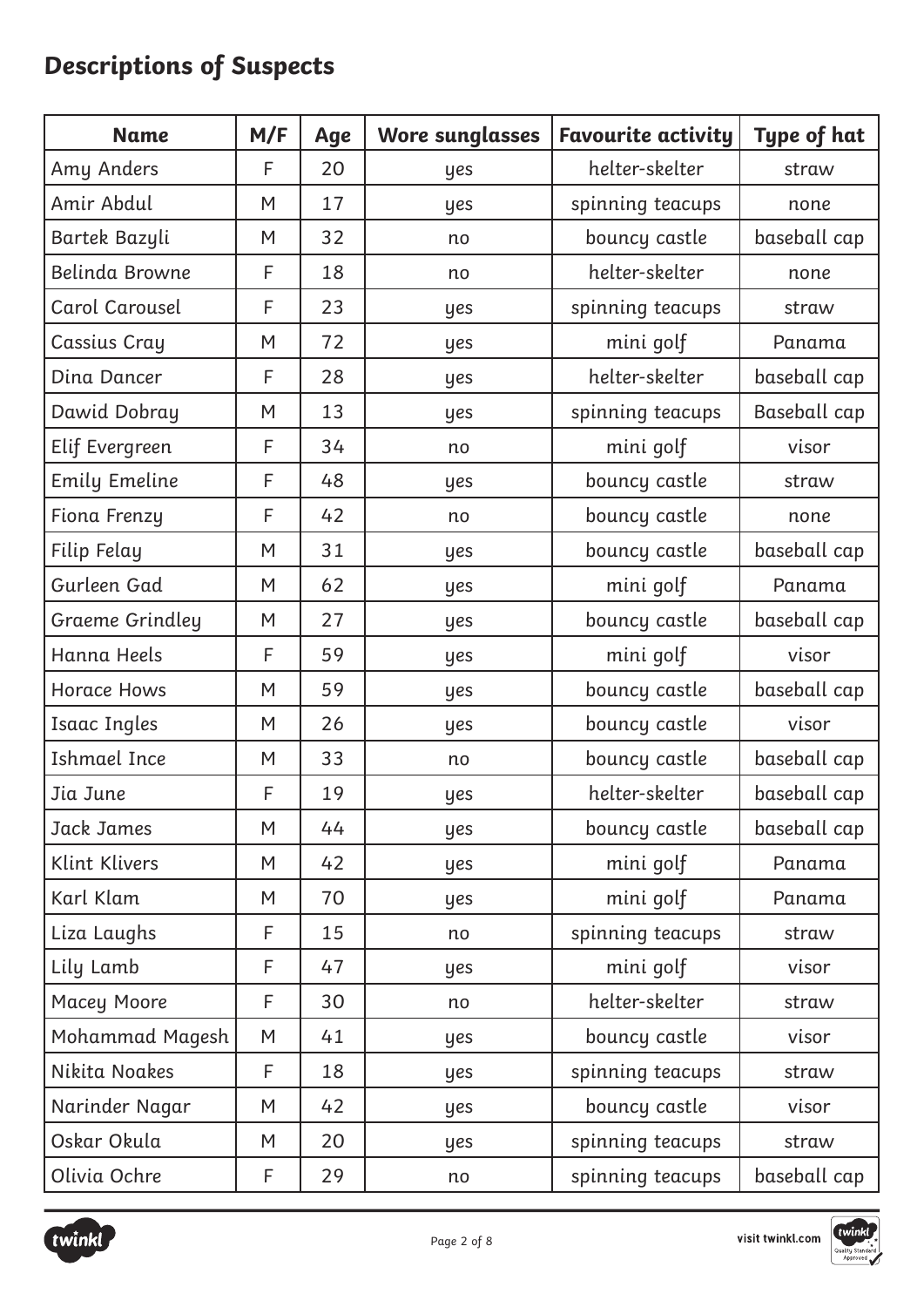### **Clue 1 Greater Than or Less Than?**

Compare the measurements.

Use these signs  $\leq$   $>$  = in the empty boxes.



If there are more > the throne thief **did not** wear sunglasses.

If there are more < the throne thief **did** wear sunglasses.



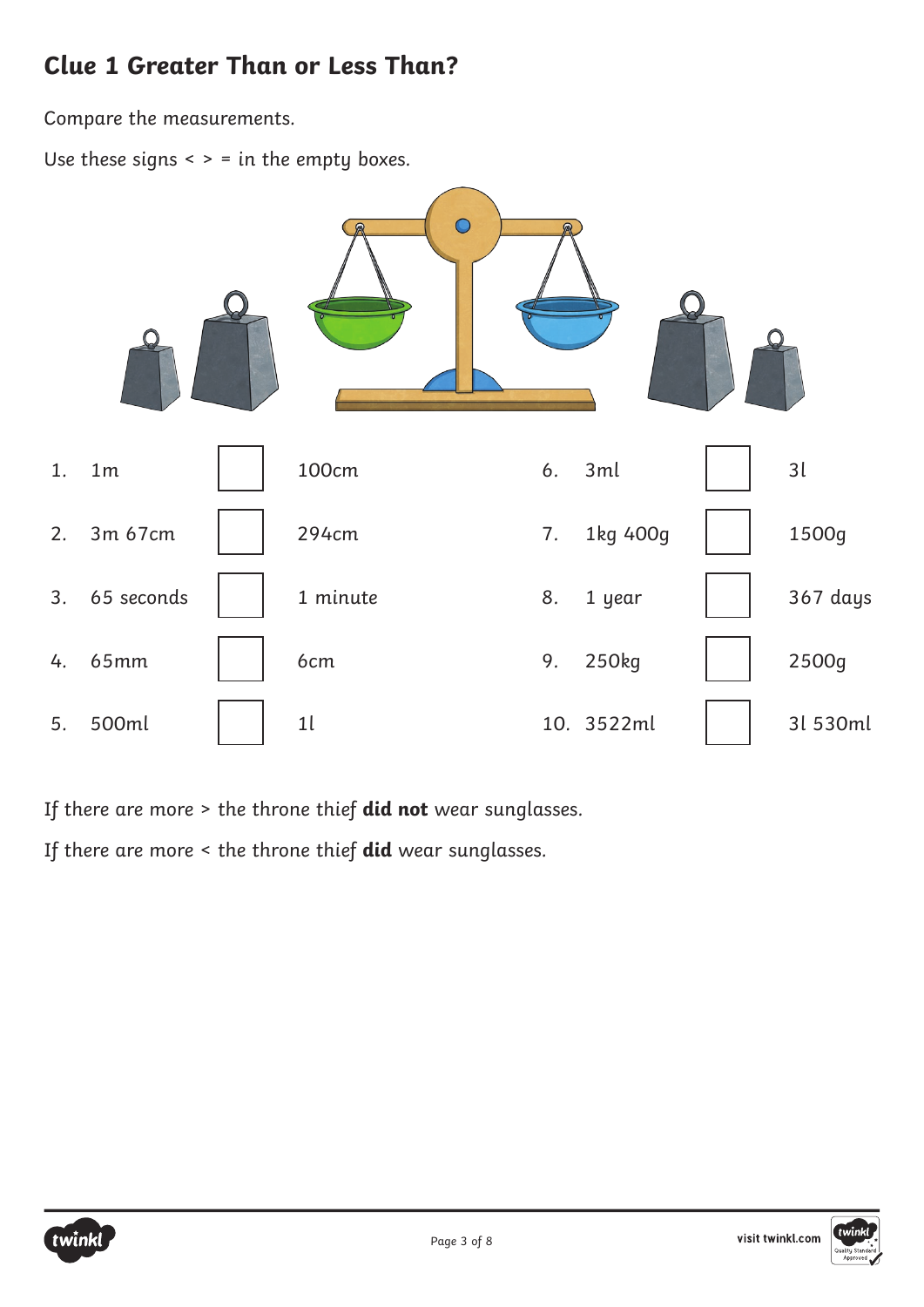## **Clue 2 A Mixed Bag**

| $\mathsf{A}$   | $\mathsf B$ | $\mathsf{C}$ | D  | E            | F  | G            | Η  |    | J  | K           |    | M  |
|----------------|-------------|--------------|----|--------------|----|--------------|----|----|----|-------------|----|----|
| $\overline{7}$ | 10          | 8            | 22 | 4            | 26 | $\mathbf{1}$ | 18 | 3  | 11 | 5           | 6  | 32 |
| $\mathsf{N}$   | $\mathbf O$ | $\mathsf{P}$ | Q  | $\mathsf{R}$ | S  | т            | U  | V  | W  | X           | Y  | Z  |
| $\overline{2}$ | 90          | 100          | 50 | 19           | 28 | 30           | 13 | 88 | 41 | $\mathbf 0$ | 21 | 8  |

Solve these problems to work out the letters which spell out whether the thief was male or female.

|                                                                                     | <b>Answer</b> | <b>Letter</b> |
|-------------------------------------------------------------------------------------|---------------|---------------|
| The number of vertices on a triangular based<br>pyramid.                            |               |               |
| Multiply the number of legs an octopus has,<br>with the number of legs a zebra has. |               |               |
| 56 ÷<br>$= 8$                                                                       |               |               |
| $900 \div 10$                                                                       |               |               |
| The number of months in a year, take away<br>half the number of months in a year.   |               |               |
| The number of 20p coins in £6.                                                      |               |               |
| Multiply two and twelve, then divide the<br>answer by six.                          |               |               |
| The number of tens in 4222                                                          |               |               |
| Work out these Roman numerals:                                                      |               |               |
| <b>XXVI</b>                                                                         |               |               |

Answer to clue 2:



 $- - -$ 

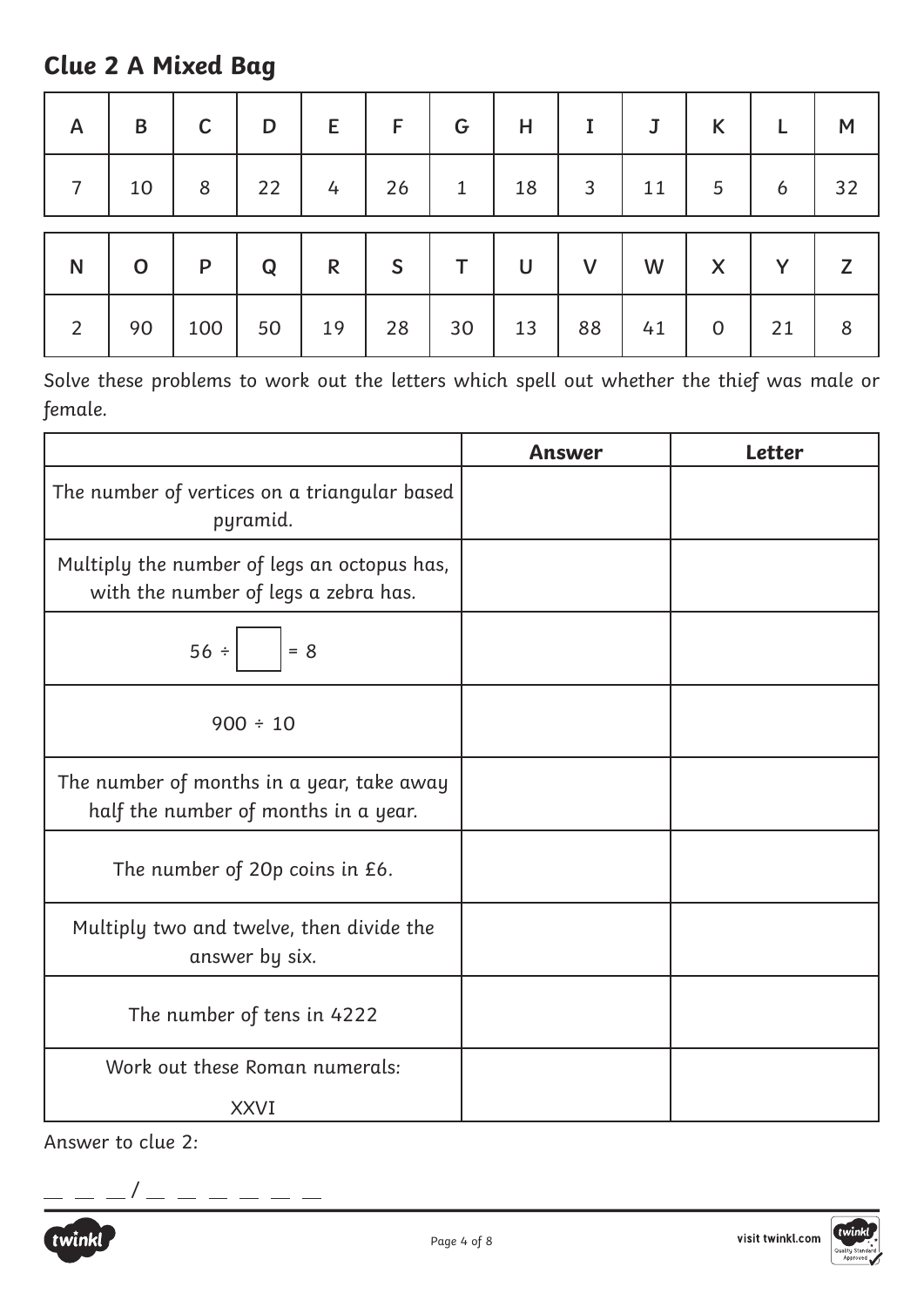## **Clue 3 All Change!**

Sarah buys a hotdog, some chips and a drink.

She pays with a £10 note.

How many of the purses show the correct change she will be given?





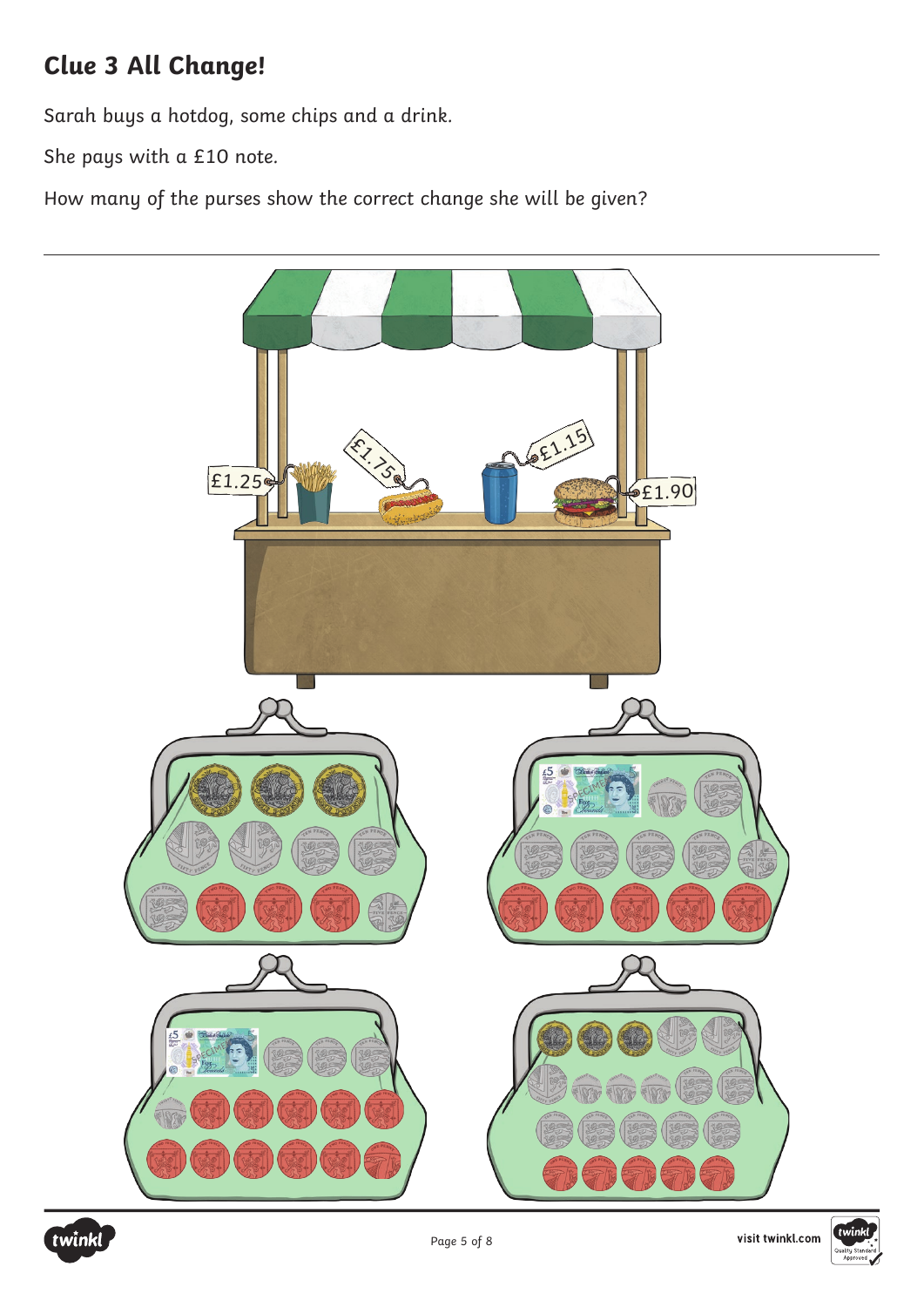## **Clue 3 All Change!**

|                                                 | Favourite activity of the throne thief |
|-------------------------------------------------|----------------------------------------|
| There is one purse with the correct change.     | helter-skelter                         |
| There are two purses with the correct change.   | bouncy castle                          |
| There are three purses with the correct change. | mini golf                              |
| There are four purses with the correct change.  | spinning teacups                       |

The throne thief's favourite activity is:



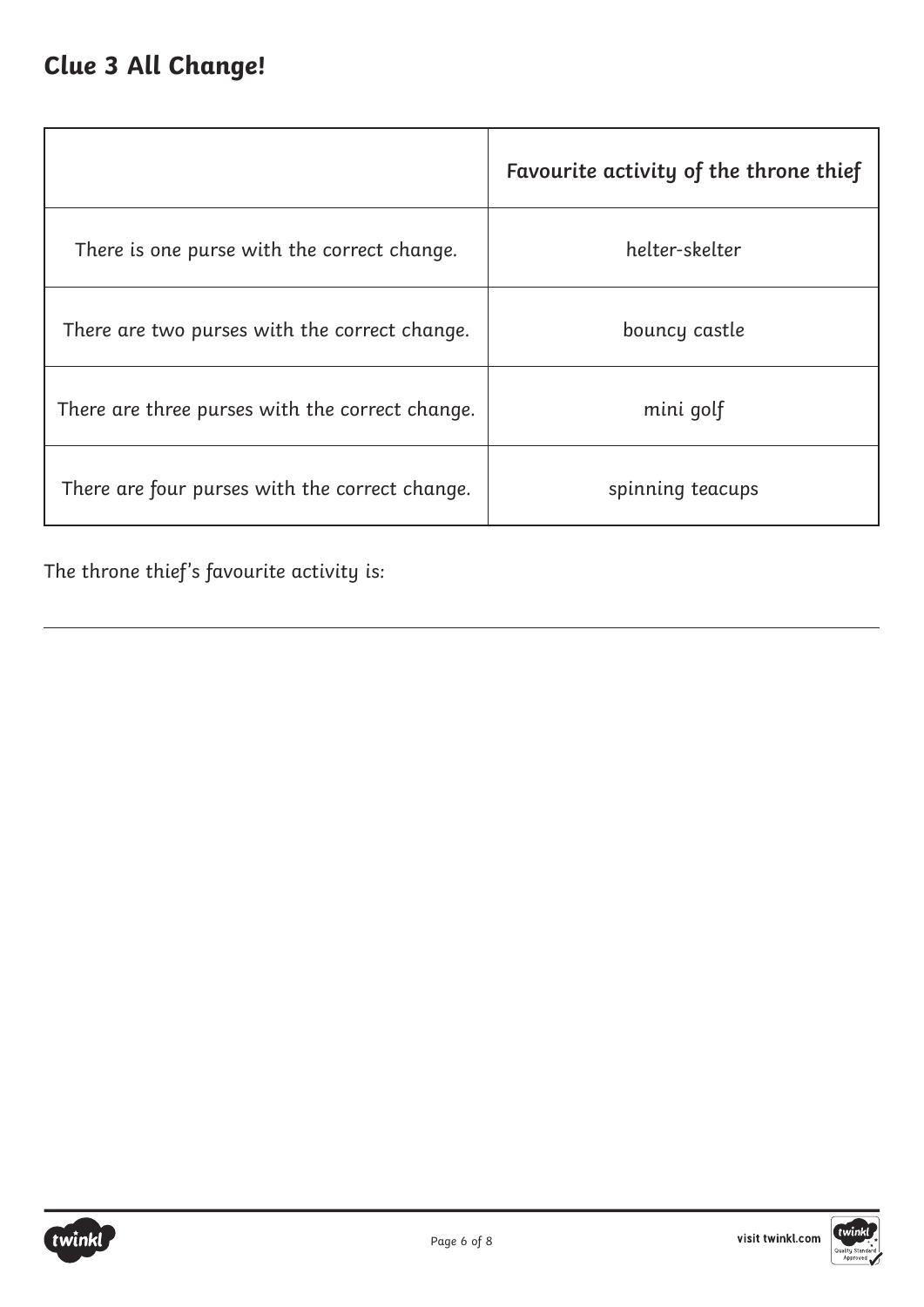# **Clue 4 Shady Fractions**

| straw           | the             | visor                  | wore                                    |
|-----------------|-----------------|------------------------|-----------------------------------------|
| $\frac{2}{7}$   | $\frac{8}{8}$   | $\frac{4}{12}$         | $\frac{2}{20}$                          |
| thief           | panama          | $\mathop{\mathsf{no}}$ | $\ensuremath{\mathsf{hat}}$             |
| $\frac{12}{16}$ | $\frac{18}{20}$ | $\frac{6}{12}$         | $\frac{1}{8}$                           |
| baseball cap    | $\mathfrak a$   | throne                 | didn't                                  |
| $\frac{6}{10}$  | $\frac{5}{7}$   | $\frac{4}{8}$          | $\frac{2}{\sqrt{2}}$<br>$\overline{18}$ |

Answer to clue 4

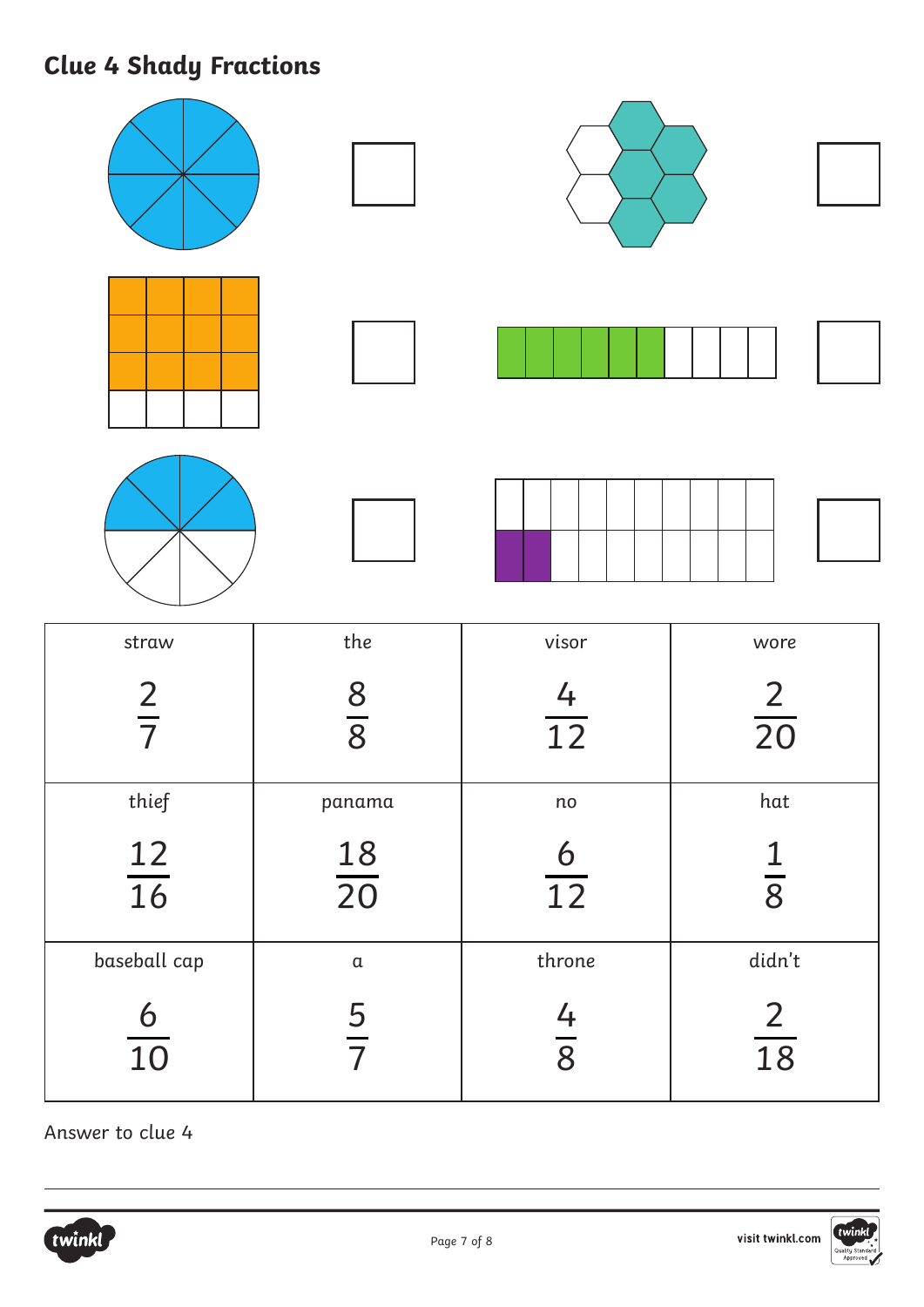### **Clue 5 The Most Frequent**

Complete these column calculations.

Look at the tens column of each of your answers. The digit which appears in the tens column the most frequently will tell you the tens digit of the thief's age.

| 1. | 784                             | 926<br>2.  | 3.<br>2473 | 4. | 3092                                |
|----|---------------------------------|------------|------------|----|-------------------------------------|
|    | 439<br>$\overline{\phantom{m}}$ | 145<br>$+$ | $-1211$    |    | $-1461$                             |
|    |                                 |            |            |    |                                     |
|    |                                 |            |            |    |                                     |
|    |                                 |            |            |    |                                     |
| 5. | 721                             | 1340<br>6. | 903<br>7.  | 8. | 832                                 |
|    | 80                              | $+ 731$    | $+ 153$    |    | 691<br>$\qquad \qquad \blacksquare$ |
|    |                                 |            |            |    |                                     |
|    |                                 |            |            |    |                                     |

The number which appeared in the tens column most frequently is \_\_\_\_\_\_.

The decade of the age of the carnival queen throne thief is \_\_\_\_\_\_\_\_\_\_\_\_\_. The throne thief is \_\_\_\_\_\_\_\_\_\_\_\_\_\_\_\_\_\_\_\_\_\_.

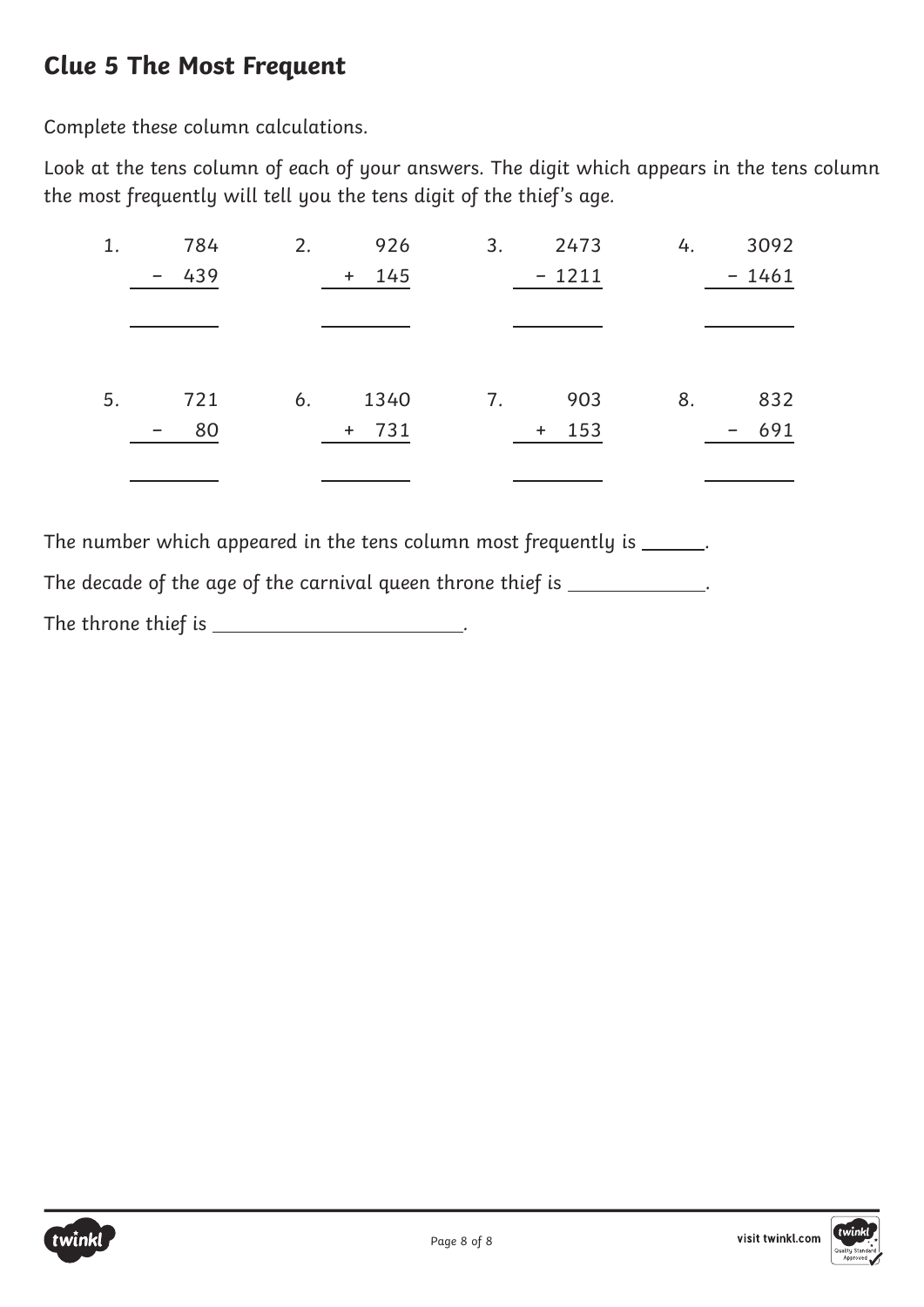# Clue 1 Greater Than or Less Than? **Answers**

|    | $1.$ 1m    | $=$           | 100cm           | 6. | 3ml        | $\prec$   | 3l       |
|----|------------|---------------|-----------------|----|------------|-----------|----------|
|    | 2. 3m 67cm | $\rightarrow$ | 294cm           | 7. | 1kg 400g   | $\leq$    | 1500g    |
| 3. | 65 seconds | $\geq$        | 1 minute        | 8. | 1 year     | $\,<$     | 367 days |
|    | 4. 65mm    | $\geq$        | 6 <sub>cm</sub> | 9. | 250kg      | $\, > \,$ | 2500g    |
| 5. | 500ml      | $\prec$       | 1 <sup>l</sup>  |    | 10. 3522ml | $\,<$     | 31 530ml |

**There are more < signs there so the throne thief did wear sunglasses.**



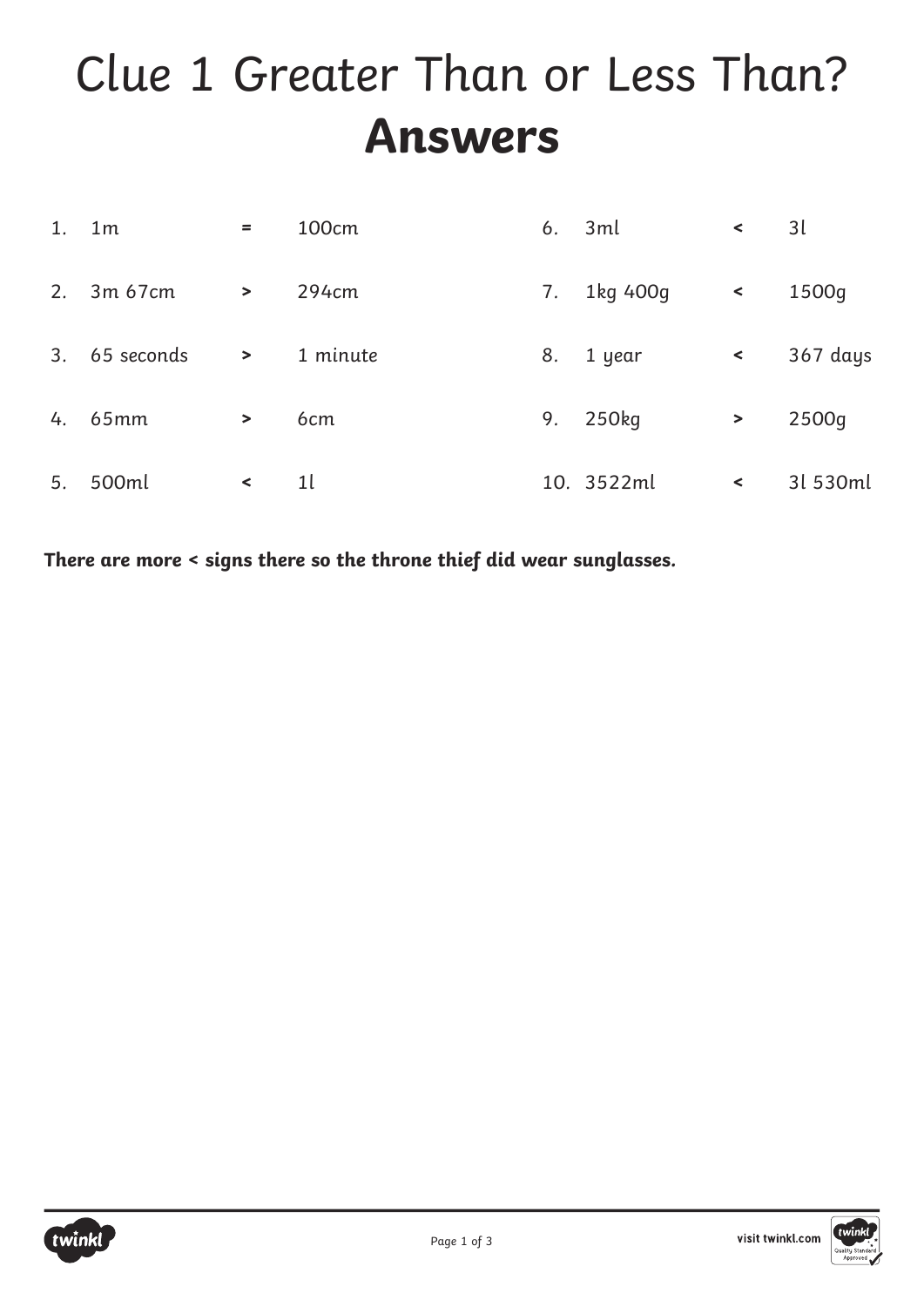|                                                                                     | <b>Answer</b>           | <b>Letter</b> |
|-------------------------------------------------------------------------------------|-------------------------|---------------|
| The number of vertices on a triangular based<br>pyramid.                            | 4                       | E             |
| Multiply the number of legs an octopus has,<br>with the number of legs a zebra has. | 32                      | M             |
| 56 ÷<br>$= 8$                                                                       | $\overline{\mathbf{z}}$ | A             |
| $900 \div 10$                                                                       | 90                      | O             |
| The number of months in a year, take away<br>half the number of months in a year.   | $\boldsymbol{6}$        | L             |
| The number of 20p coins in £6.                                                      | 30                      | т             |
| Multiply two and twelve, then divide the<br>answer by six.                          | 4                       | E             |
| The number of tens in 4222                                                          | $\overline{2}$          | N             |
| Work out these Roman numerals:<br><b>XXVI</b>                                       | 26                      | F             |

#### **NOT FEMALE**